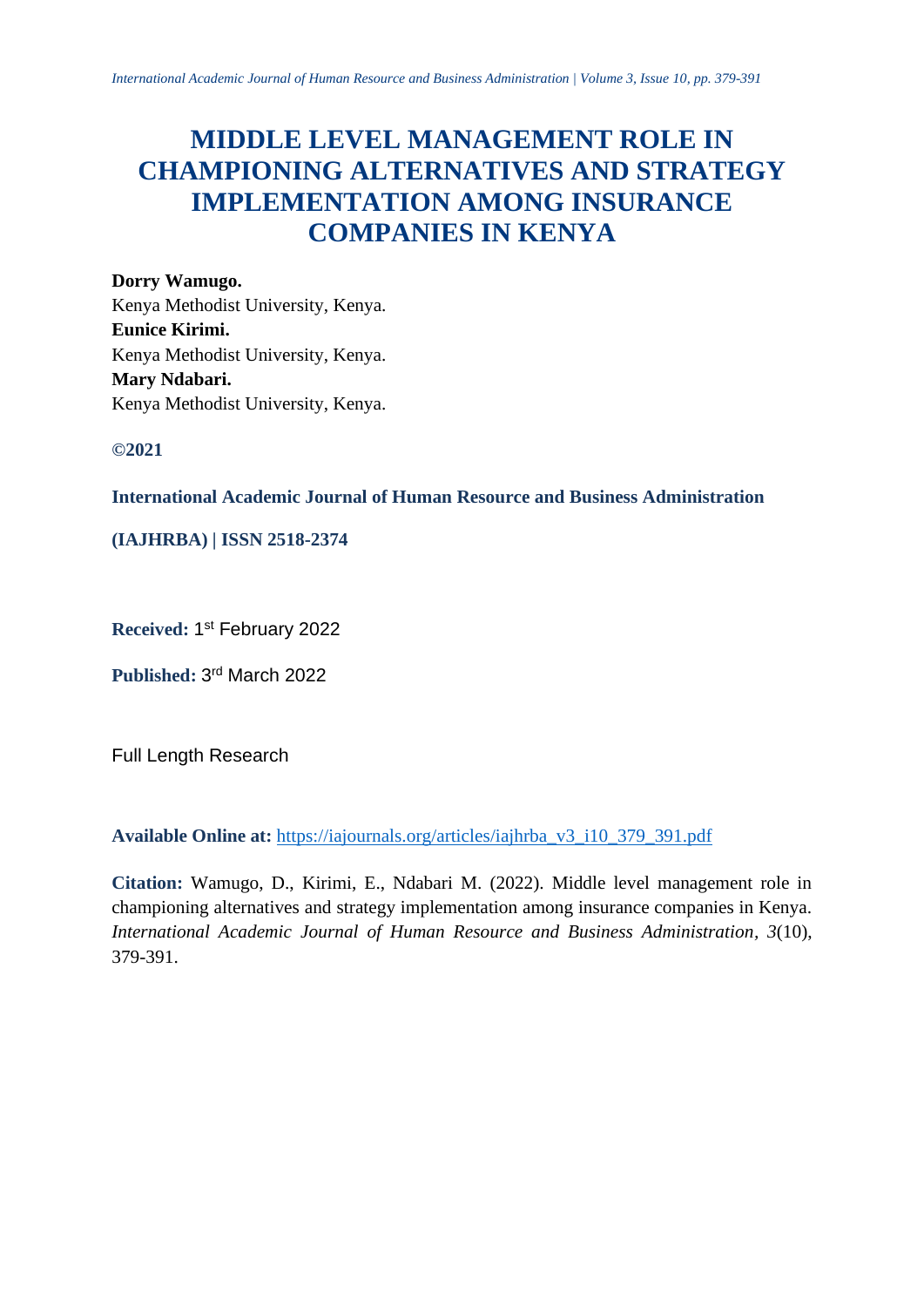#### **ABSTRACT**

Middle level managers have a significant role in organizational strategic outcomes and activities particularly implementation of strategy. Middle level managers gather information and make sense of it in line with any issues relevant to organizational strategy making it the basis for strategic decisionmaking. Anchored on Open system theory, the study sought to establish the role of middle level management in championing alternatives and how it affects strategy implementation among insurance companies in Kenya. A descriptive research design was used. The study used the stratified random sampling technique to achieve sample population of 189 management staff in insurance companies in Kenya using Selfadministered questionnaires were used to obtain primary data. The validity of the research instruments was then checked using content and construct validity. The study found that communication and interpretation of strategies and organizational plans and objectives affected the strategy

implementation in the organization to a great extent. The study concluded that championing alternatives had great effect on the strategy implementation among insurance companies in Kenya.

The study recommended that the involvement of middle level management ought to at the very minimum be represented at the strategic planning stage as it increases ownership of the process by the middle level managers and cultivate a marked will to see the strategy succeed. The study further recommends that communication of the strategy to all stake holders including Middle level managers is paramount and that they ought to have direct access to the main decision making individuals or organs in the organisation.

**KeyWords:** Strategic implementation, Championing alternatives, Middle level managers, organizational strategy, strategic planning, communication.

#### **INTRODUCTION**

Strategic management is defined as a set of decisions and actions that result in the development and implementation of plans to achieve an organization's goals (Caldwell, 2017).It's achieved by formulating the vision, assessing the external environment, assessing options, selecting the appropriate options, developing long term objectives and implementing the strategic choices. Strategy implementation is the execution of the choices and activities of a strategic plan. It is the process following the development of programs, procedures, plans vide which all policies, strategies and plans are put into action. This is done by budgeted resources allocation, evaluating success (Cummings & Worley, 2014).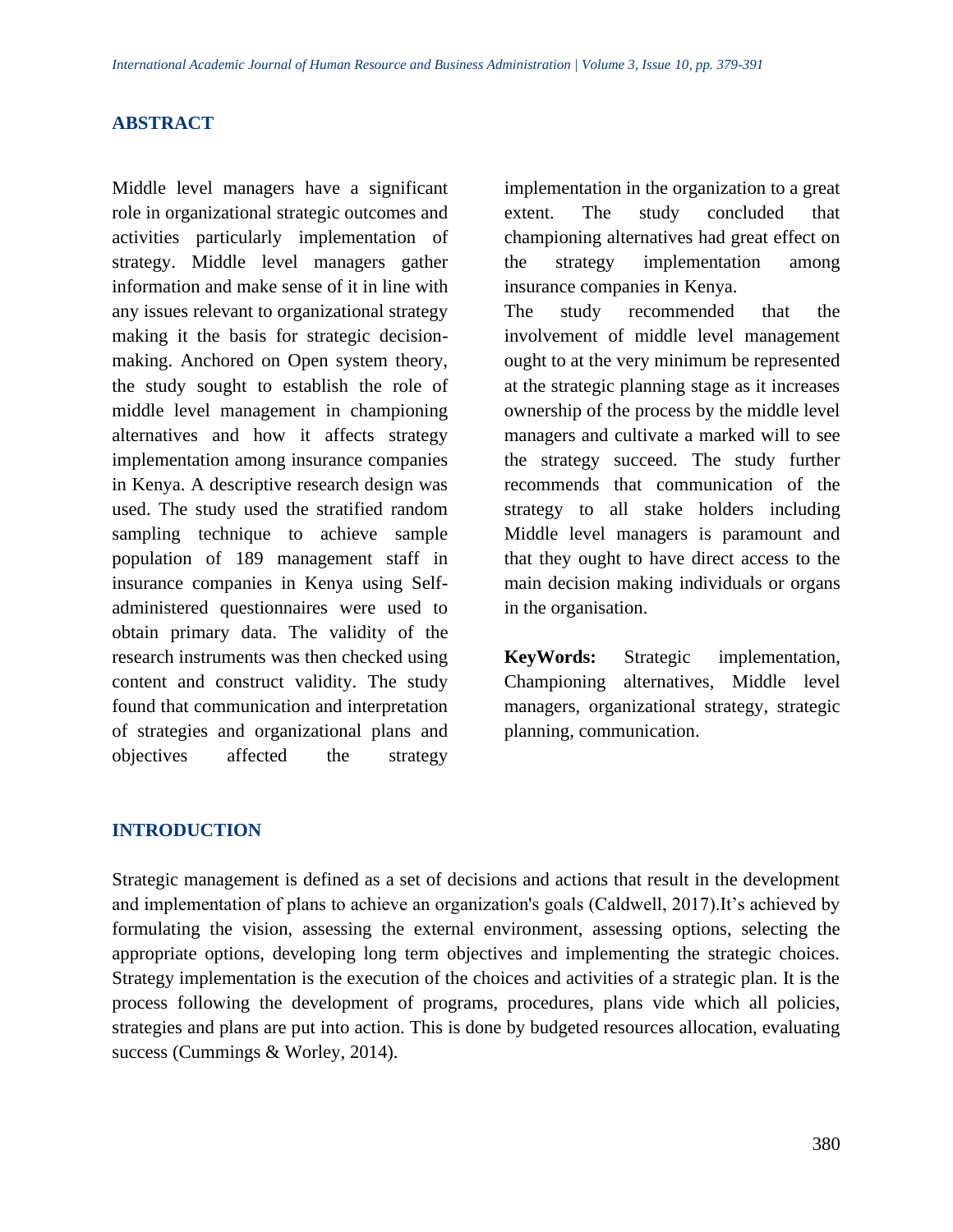In a hierarchical organization, middle level management is the intermediate management that reports to executive management and is in charge of at least two lower levels of junior personnel (Dalton, 2017). Middle level management are different from line managers because they are seen as a higher senior management position with a comparable salary and benefits package The primary responsibility of middle level managers is to implement company strategy in the most effective manner possible. Creating a productive working environment, supervising the work process while assuring compliance with the organization's regulations, managing employees, and reporting to the highest level of management are among their responsibilities (Sanner, Halford, Vengberg & Röing, 2018).

The empowerment of middle level managers is essential for effective strategy implementation (Kuyvenhoven & Buss, 2017) as they can access any level of the organisation. Many studies have been conducted including a study done in Australia on the role of middle level managers in strategy execution, middle level managers were accountable to senior managers for providing important performance metrics, which were the result of a team effort. They also serve as senior management's eyes and ears, alerting them to potential difficulties so that they can respond effectively (Radaelli  $\&$  Sitton Kent, 2016). In UK, studies have shown that effective involvement of middle level management is paramount for effective strategy implementation. While structure provides an overall framework for strategy implementation, Pearce and Robinson (2013) contend that it is not sufficient in and of itself to assure successful execution.

In order for any business to achieve its objectives, effective plan execution is required, necessitating the organizations to master the art of plan implementation (Harun, Muraguri & Kahuthia, 2019). In South Africa, management plays an essential part in providing guidance in an organization through its strategy execution procedure. Accordingly Suleiman (2017), management develops the needed strategies and also directs their companies in putting them into action by warranting that the necessary human and financial resources are in place, as well as developing a strategy implementation schedule to guide the process and serve as a control mechanism during implementation. In Nigeria, there has been more focus on strategy formulation and planning than on implementation, Palladan, Abdulkadir and Chong, (2016) postulates that this may be due to the fact that people are of the view that strategy formulation is more important and alluring than implementation.

The biggest challenge and bottleneck in organizations, especially in the Kenyan context is successful execution and actualizing the policies and strategies that have been set up by the organization in aid of fulfilling their key objectives (Northouse, 2018). Furthermore, it has been suggested that the lack of participation of middle level management prevents the organisation from achieving the benefits that are enjoyed through middle level management involvement and this harms the organisation's strategizing effort (Chen, Berman & Wang, 2017).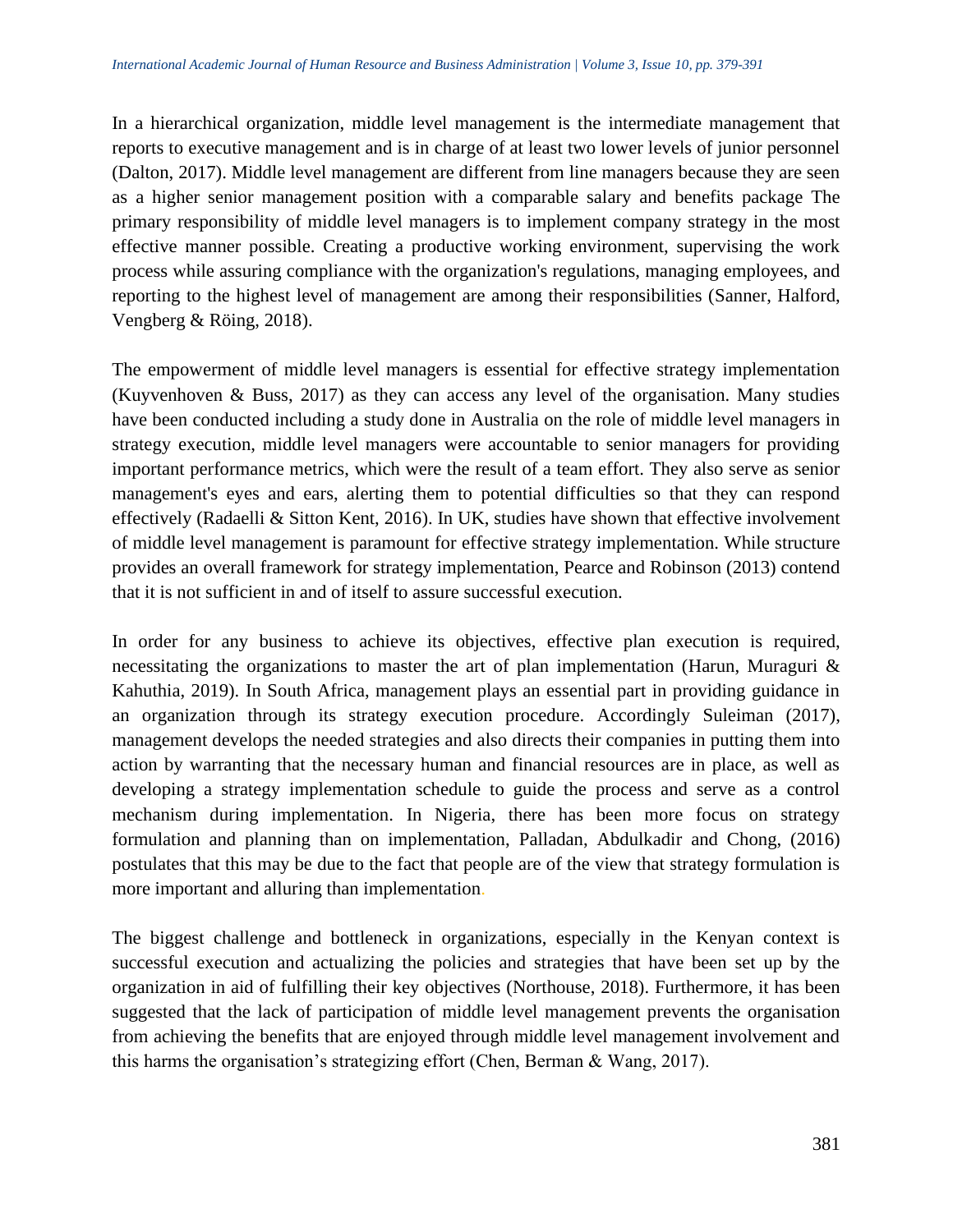Herzing and Jimmieson (2016) define the middle level management as individuals that operate below the senior management team. The middle level management adopt and operate strategies that the senior executives develop and lead. Floyd  $& Woodridge (2014)$  concluded that middle level management carry out the work of actualising the plans and decisions of the senior management.

Middle level managers play the role of bridging the gap between the strategic and operational levels of a company by championing alternatives. The persistent and compelling transmission of strategic choices to senior management is referred to as championing alternatives. This function differs from aiding adaptability in that it focuses on persuading corporate management to change their existing strategic notion. Van Rensburg et al. (2014) chose to categorize the championing activity as a managerial position rather than a role. Strategy champions, according to his research, are people of an organization that endeavour to impact strategic concerns in ways that go beyond their immediate and primary operational tasks, as well as the expectations of others.

This activity is ascending and integrative in nature, and it is about the middle-level managers expectations to push philosophies and their capability to partake in bottom-up efforts that might help their businesses renew strategy processes. Middle-level managers come up with differences to the present strategy and propose them to senior administrators together with employee suggestions. The goal of championing alternatives is to build strong impetus for the initiative and keep top management informed (Schreurs, 2010). Middle-level managers will get more influence over their future in the organization and will become a vital part of it if they are included in planning. It is critical for middle-level administrators to engage in planning, as this might help them feel less alienated or deal with targets that they did not contribute to developing or agreeing to (Floyd & Woodridge, 2014).

Most insurance companies in Kenya have a hierarchical structure where the organisation is divided into various departments headed by managers and deputy managers reporting to operations managers or directors who report to the chief executive officer (Akhusama & Moturi, 2016). The said insurance industry faces many challenges especially low penetration rate, customers demand more open and accessible products as technology revolutionizes risk analysis, consumer profiling, and old business models are put at risk, and new entrants attempt to pick off the most successful company models (Wachira, 2013). For all the above players, the insurance Penetration rate stands at 2.4 per cent (Australian Institute of Management, 2014c).

In Kenya, the insurance sector has been performing poorly even though it has an important role in facilitating development and it is important in economic growth in the country (Kline, 2015) Moreover, irrespective of their dynamic nature and for them to remain competitive in a sector that faces turbulence, there must be continuous innovation, and close monitoring of the everchanging customer needs and demands, analyse competition and come up with strategies to help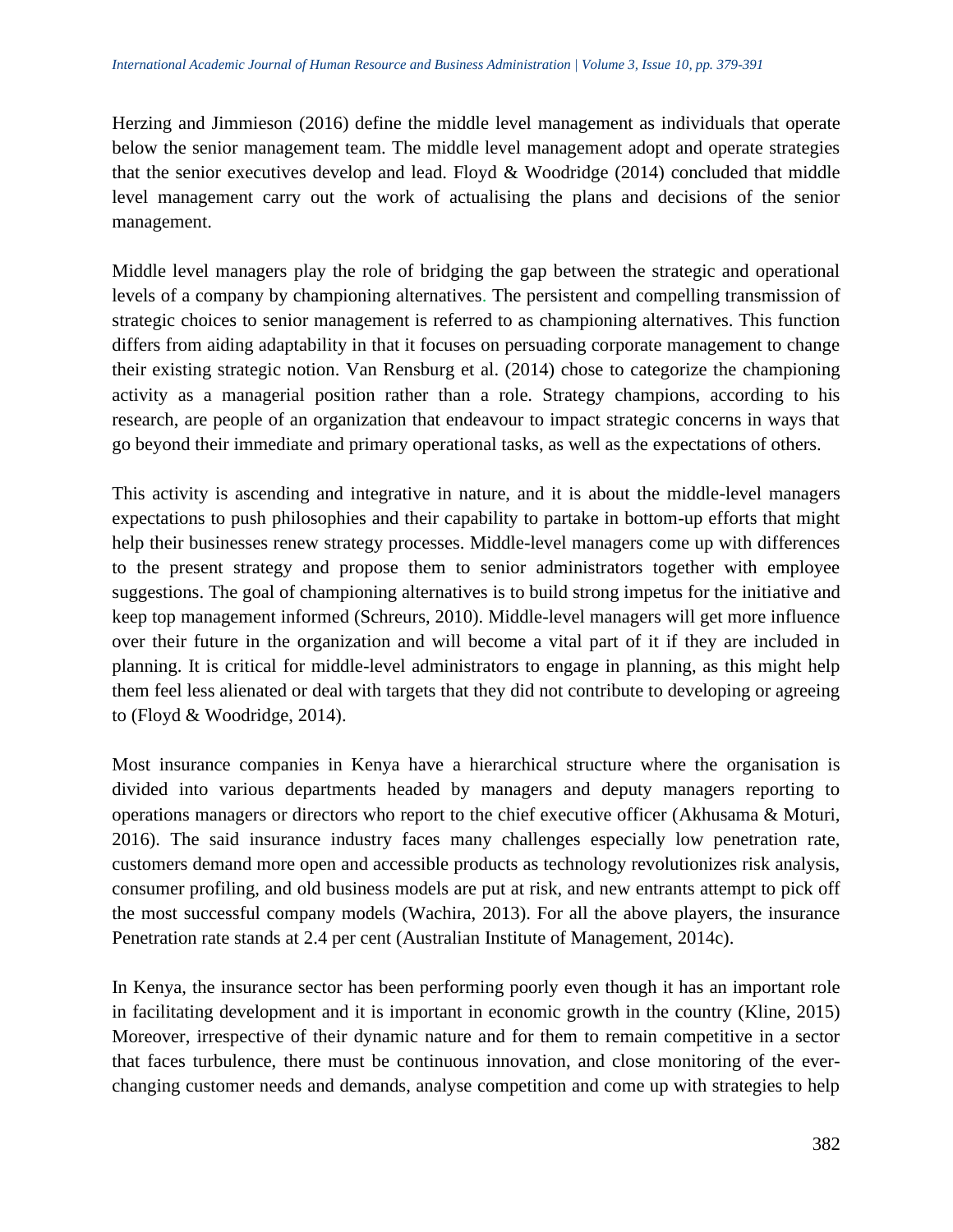them remain afloat (Nyambane, 2017). The middle level managers' input is yet to be considered much in strategy implementation. Additionally, middle level managers have not received requisite support from top management by involving them in formulation as well as execution of strategy since they understand what the customers' needs are due to their day to day interactions with them and the staff in operational levels (Jafar, 2017).

Companies also perform poorly due to competition for the small insurable population while they are guilty of providing the same similar products and mediocre claims and customer service. Management's use of the firm's value creation capability, inherent dynamic and functional abilities, and distinctive core competencies could possibly explain the difference in success (Armstrong & Taylor, 2014). Failure of middle level managers to champion alternatives and synthesizing information has been a leading challenge for insurance firms to implement strategies. Most of middle level managers have also failed in facilitating adaptability and management of operational effectiveness. This has led to poor implementation of various strategies in insurance companies (Jaoua, 2018).

Reviewed local studies (Nyambane, 2017; Nyong'a, 2019; Jafar, 2017; Al Shirawi, 2015 and Chacha, 2018) did not critically address the various strategic roles of middle level management such as championing differences, synthesizing data, enabling adaptability and management of operational effectiveness in strategy implementation among insurance companies in Kenya. Studies by Nyambane (2017) and Nyong'a (2019) were narrow and suffered from conceptual gaps since they mainly addressed general management and strategic leadership. The study by Chacha (2018) experienced from a contextual gap since its main focus was on the selected government ministries in Kenya as the focus of the current study is on insurance companies. The study by Jafar (2017) and Al Shirawi (2015) being desk based, the study suffered from methodological shortcomings while it also reviews a different contextual area (insurance companies). Therefore as a result of these conceptual and contextual gaps the current study sought to establish role of middle level management in championing alternatives and how this affects strategy implementation among insurance companies In Kenya.

# **Theoretical Review**

There are various theories that have been postulated and made theoretical and empirical contributions in the field of strategic management and the role of middle level management in strategic implementation. To espouse the same, the Open System Theory showed the studies done on their role as regards championing alternatives in strategy implementation among insurance companies in Kenya. Von Bertalanffy (1956) was the first to create open system theory. According to Klimontovich (2012), open systems theory is the notion that organizations leadership is intensely subjective to the organizational surrounding. The surrounding comprises of other firms that put forth numerous forces consisting of social, political, economic,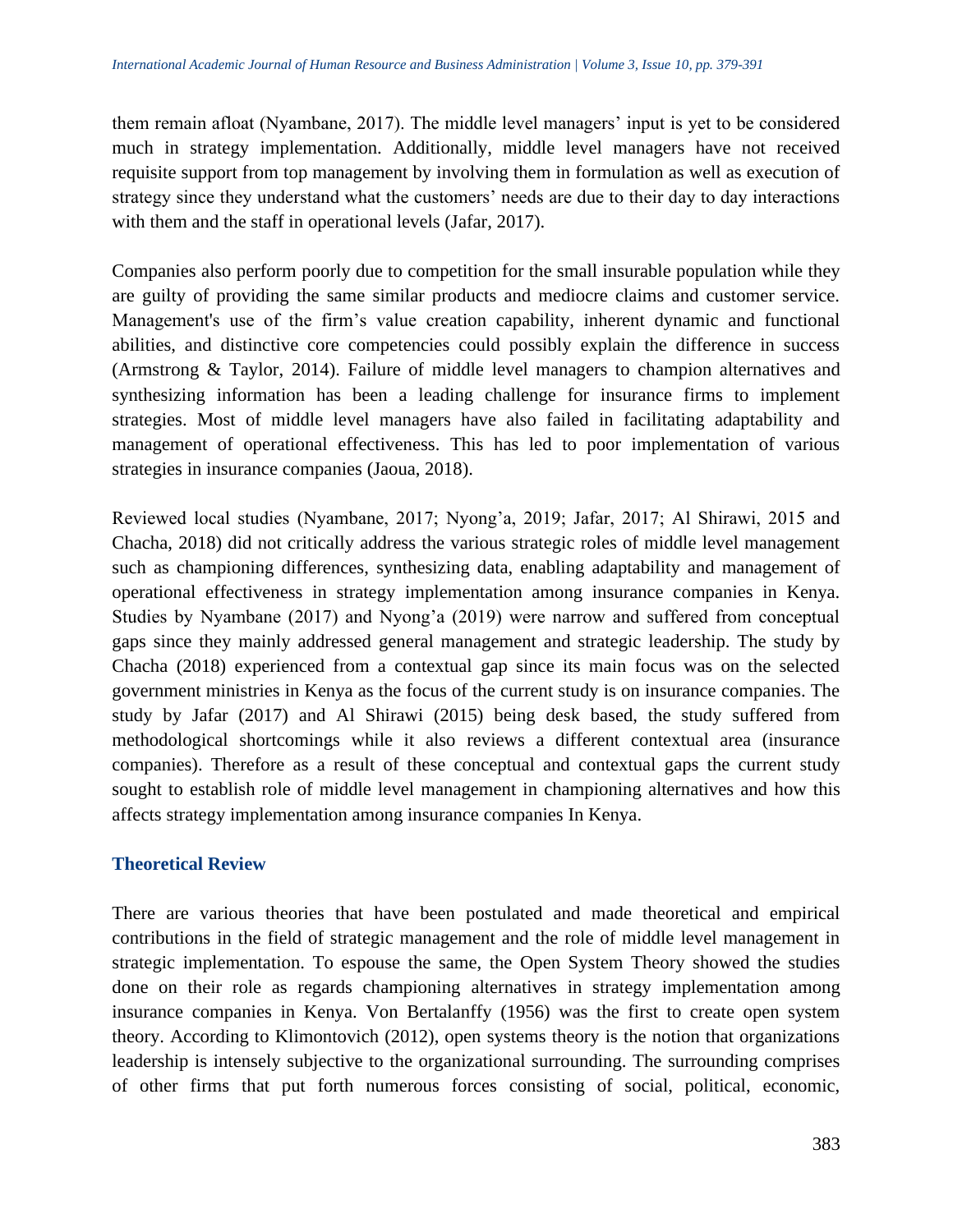technological, informational, and ecological (Frohman & Johnson, 2012). The needs of a changing environment are used to evaluate internal leadership. External influences place fresh demands on the company, forcing it to act, comply, adapt, and innovate. Suitable reactions to external pressures lead to interactions that benefit both the company and the constituencies it serves. The organizational relationship with the external environment can be viewed in terms of give and take relationship where in the receiving end; various inputs are obtained by the organization from its surroundings. On the receiving end, the firm gives back to the environment what it has developed in form of employment, education market competition and enhanced community safety, while on the giving end, the firm gives back to the environment what it has produced in form of staff, supplies, loans, clients, and payments for services (Cummings & Worley, 2014).

Open systems survive and flourish by constantly gathering resources, producing self-regulation information feedback loops and restoring a steady state or equilibrium following a system disruption induced by its surroundings. As a result, the systems can achieve a specific goal in a variety of ways, depending on the circumstances in the environment (Sanner, Halford, Vengberg & Röing, 2018). In order to deliver better services, insurance companies adopt new management practices, adopt new technology, or engage in new activities; therefore their dedication to the proposed strategy will be an indicator of their total dedication to its implementation (Dalton, 2017). Furthermore, insurance businesses are depicted as open systems, with the degree of openness increasing as the amount of information shared by the insurance system with its environment increases. As a result, there may be more unplanned changes because the organizational system does not have enough control over its surroundings to prevent such events (Lenkkeri, 2012). According to Williams, strategic implementation is an action-oriented concept aimed at increasing the effectiveness of organizations by concentrating on the environmental context in which they operate and assisting in the production of decisions that are environmentally friendly. This theory is relevant to this study as it helped in the grounding of the role of middle level managers in championing on strategy implementation among insurance companies in Kenya.

# **Empirical Studies**

Studies have been conducted both locally and internationally to support strategic role of middle level management in strategy implementation among insurance companies, but these studies have produced mixed results.

Musyoka (2016) examined the Kenya's National Health Insurance Fund's strategy implementation determinants and used a descriptive study method. Rather than testing an anticipated link between variables, this methodology was utilized to characterize variables. Firms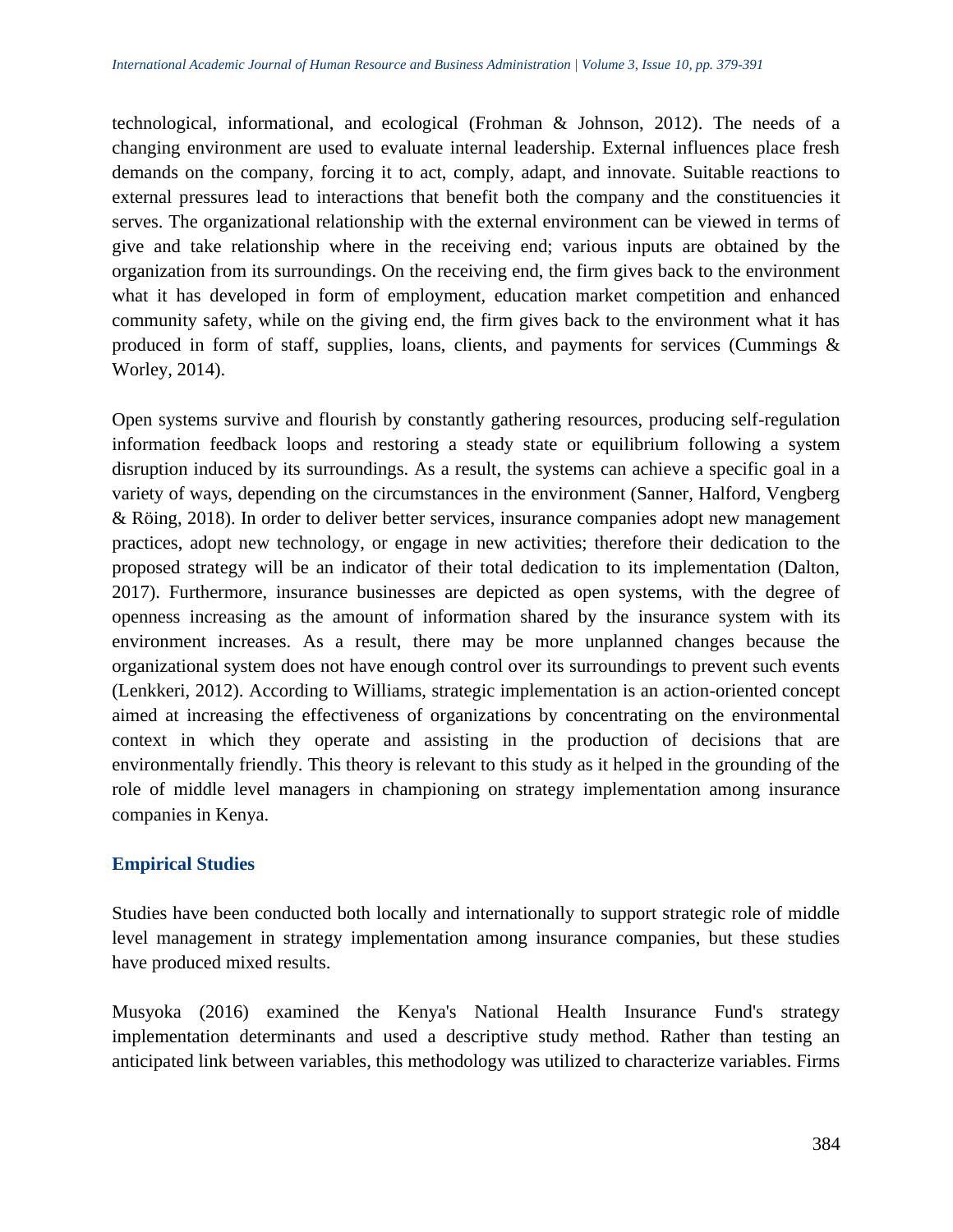with a positive workplace culture and competent Organizational leadership strongly and positively connected to strategic implementation.

Madegwa (2014) examined the Factors affecting strategy implementation in government Parastatals focusing on national cereals and produce board (NCPB) of Kenya. The study found that a lack of coordination and communication causes implementations to take longer than intended and has a detrimental impact on the NCPB strategy implementation.

Kyalo, Katuse and Kiriri (2016) focused on how firm leaders affect implementation of a strategy at Kenya tourism industry, specifically, Kenya Government Tourism Agencies. The goal was to ascertain the impact of organizational leadership on plan implementation. The study discovered that components of leadership, such as staff engagement, reward and motivation were substantially connected with the achievement of objectives and profit attainment, which measured execution of a strategy.

Ochola (2016) looked at the factors that influence strategy implementation in Kenyan public health institutions in Mombasa County and employed a descriptive survey research approach. The correlation coefficient and descriptive statistics were adopted in the analysis of data. The study established that there is a positive strong connection amid organizational structure and monitoring and evaluation to positive strategy implementation.

# **Research Methodology**

In this study, a descriptive research design was used. The target audience was 371 selected management professionals from 55 insurance companies in Kenya. Respondents were chosen using a stratified random sampling methodology. Using Cochran's formula, the sample size was determined at a 95% confidence level with a 0.05 error.

$$
n = \frac{N}{1 + N(e)^2}
$$

Where  $\mathbf{n}$  = sample size

 $N =$  target population **e** is the acceptable margin of era  $\mathbf{n} = \{371 / (1+371*(0.05*0.05))\}$  $= 189$ 

Self-administered questionnaires were used to collect primary data. The survey includes both openended and closed-ended questions. Primary data was collected through the use of structured questionnaires. Quantitative data was analysed using descriptive statistics and qualitative data collected from the open ended questions was analysed using content analysis. Inferential data analysis was done using Pearson's Product Moment Correlation and regression analysis. The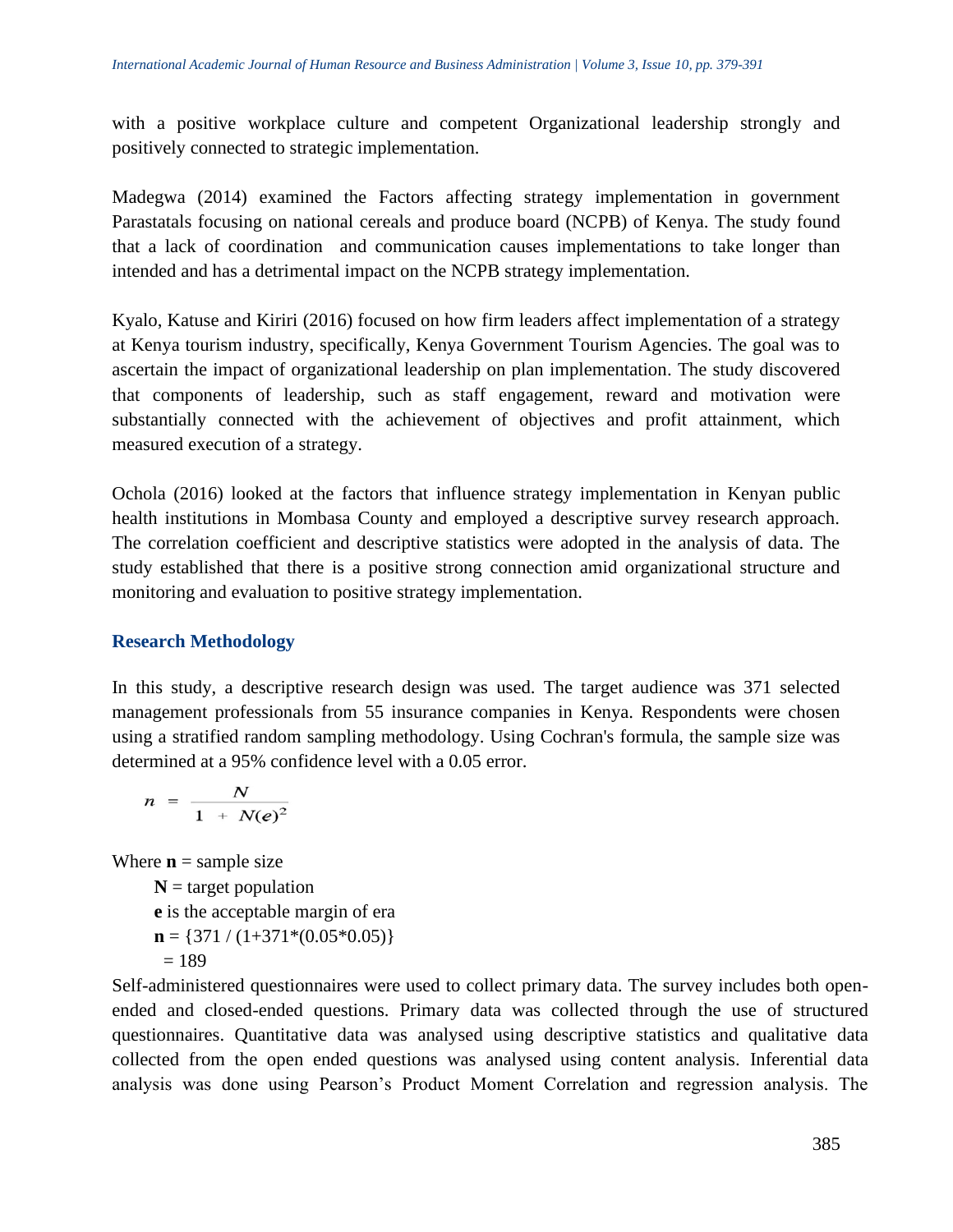relationships between the independent and dependent variables were established using regression analysis. The regression model in this study assumed the following equation;

$$
Y = \beta_0 + \beta_1 X_1 + \varepsilon
$$
  
Where Y = Strategy imlementati

Where:-Y= Strategy implementation among insurance companies in Kenya

 $\beta_0$ =constant  $\beta_1$  = regression coefficient  $X_1$ = Championing alternatives ɛ=Error Term

#### **Results**

Having administered 189 questionnaires and with a response of 139 this gave a response rate of 73.6% which is above 50% and is considered significant response rate for a statistical analysis as prescribed by Kumar (2019). In this study, a regression analysis was conducted to test the influence on predictor variable. The study used a regression model to test the effects of championing alternatives on strategy implementation among insurance companies in Kenya.

**Table 1: Model Summary**

| Model | N   | Square | <b>Adjusted R Square</b> | <b>Std. Error of the Estimate</b> |
|-------|-----|--------|--------------------------|-----------------------------------|
|       |     |        |                          |                                   |
| _ _   | . . | ____   |                          |                                   |

a. Predictors: (Constant) Championing Alternatives

As shown above, the study revealed that adjusted R-square value is 0.910, which indicates that the championing alternatives explain 91.0% of the variation in the dependent variable (strategy implementation among insurance companies in Kenya) leaving 9.0% percent unexplained. This implies that there are other factors that affect strategy implementation among insurance companies in Kenya that were not covered in this study.

#### **Table 2: ANOVA Results**

| <b>Model</b> |              | <b>Sum of Squares</b> | df  | <b>Mean Square</b> |          | Sig.          |
|--------------|--------------|-----------------------|-----|--------------------|----------|---------------|
|              | Regression   | 1269.354              |     | 1269.354           | 1433.896 | $000^{\rm b}$ |
|              | Residual     | 121.279               | 27  | 0.885              |          |               |
|              | <b>Total</b> | 1390.633              | 138 |                    |          |               |

a. Dependent Variable: Strategy Implementation

b. Predictor: (Constant) Championing Alternatives

The results revealed that the model had predictive value and thus it was significant since its pvalue was less than 5%,  $p=0.00$  and F calculated (1433.896) was significantly greater than the critical F value (2.4392).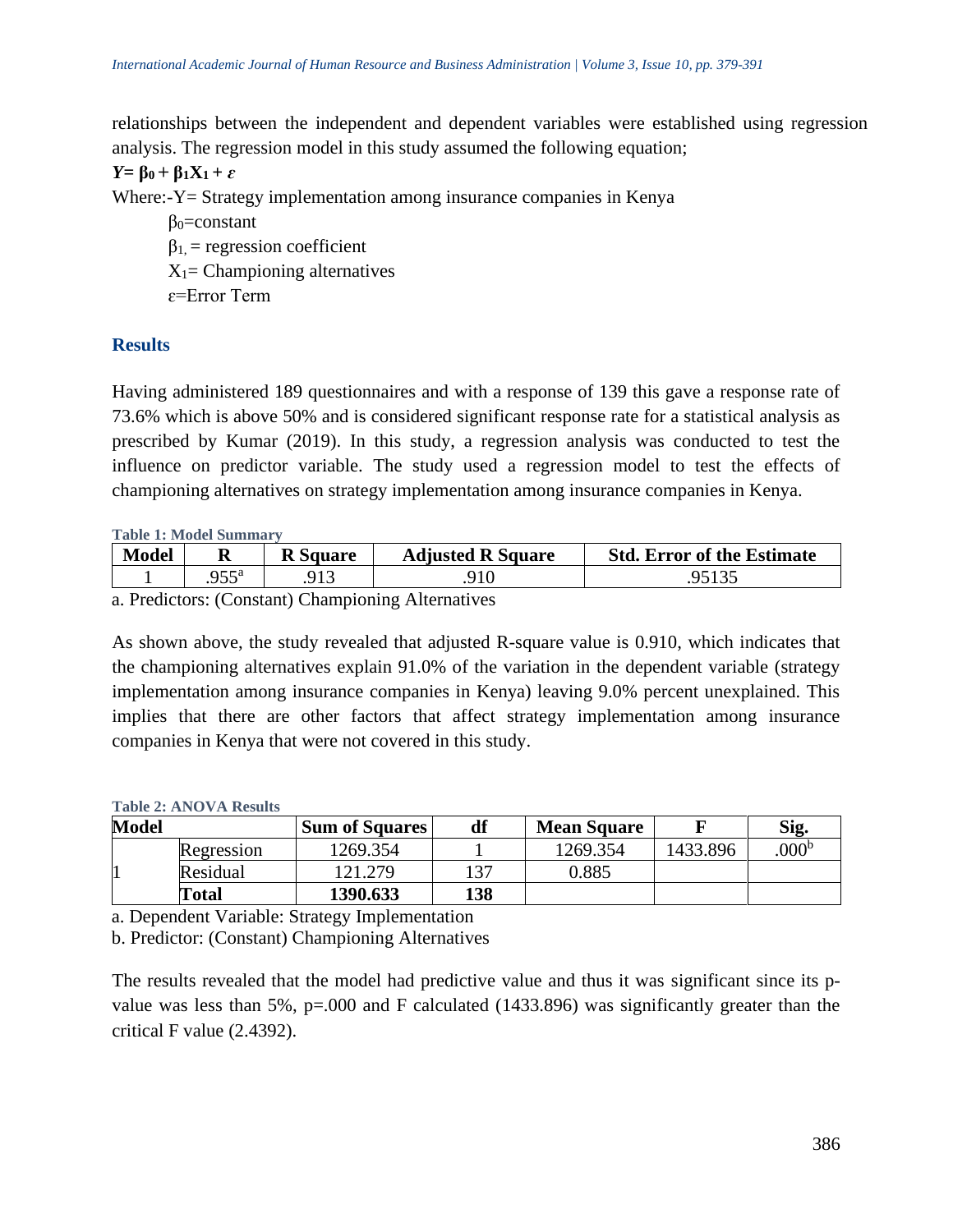| <b>Model</b> |                                 | <b>Unstandardized</b><br><b>Coefficients</b> |                   | <b>Standardized</b><br><b>Coefficients</b> |          | Sig. |
|--------------|---------------------------------|----------------------------------------------|-------------------|--------------------------------------------|----------|------|
|              |                                 |                                              | <b>Std. Error</b> | <b>Beta</b>                                |          |      |
|              | Constant)                       | $-2.564$                                     | .230              |                                            | $-2.085$ | .039 |
|              | <b>Championing Alternatives</b> | .738                                         | 128               | 423                                        | 5.749    | 000  |

**Table 3: Regression Coefficientsa**

a. Dependent Variable: Strategy Implementation

The findings presented show that championing alternatives and strategy implementation among insurance companies in Kenya had a positive and significant relationship ( $\beta$ =0.738, p=0.000<0.05). As per the findings, at 95% confidence level, the study revealed that championing alternatives had a great effect on the strategy implementation among insurance companies in Kenya. This implied that the presence of change initiatives, managing barriers and resistance to change, and presence of feedback mechanisms from staff were the main variables that affected the successful execution of the organization's plans, objectives and activities. This depicted that advising top management on requirements for change, and persistent and persuasive strategic options to senior management had a minimal effect to the successful execution of the organization's plans, objectives and activities.

The findings provide enough evidence to reject the null hypothesis (Ho) that championing alternatives does not significantly affect strategy implementation among insurance companies in Kenya.

#### **Discussions**

The study found that communication and interpretation of strategies/ organizational plans and objectives affected the strategy implementation in the organisation to a great extent. The findings were in agreement with Van Rensburg et al. (2014) who chose to categorize the championing activity as a managerial position instead of a role. According to this research, strategy champions are members of organisations who endeavour to impact strategic concerns in ways that go beyond their immediate and primary operational tasks, as well as the expectations of others. The research established that the presence of change initiatives, managing barriers and resistance to change, and presence of feedback mechanisms from staff affected successful execution of the organization's plans, objectives and activities to a great extent. Middle-level managers come up with differences to the present strategy and propose them to senior administrators together with employee suggestions. The goal of championing alternatives is to build strong impetus for the initiative and keep top management informed (Schreurs, 2010).

Further, the research found that advising top management on requirements for change, and persistent and persuasive strategic options to senior management affected successful execution of the organization's plans, objectives and activities to a moderate extent. The findings were in agreement with Floyd & Woodridge (2014) who stated that the middle-level managers get more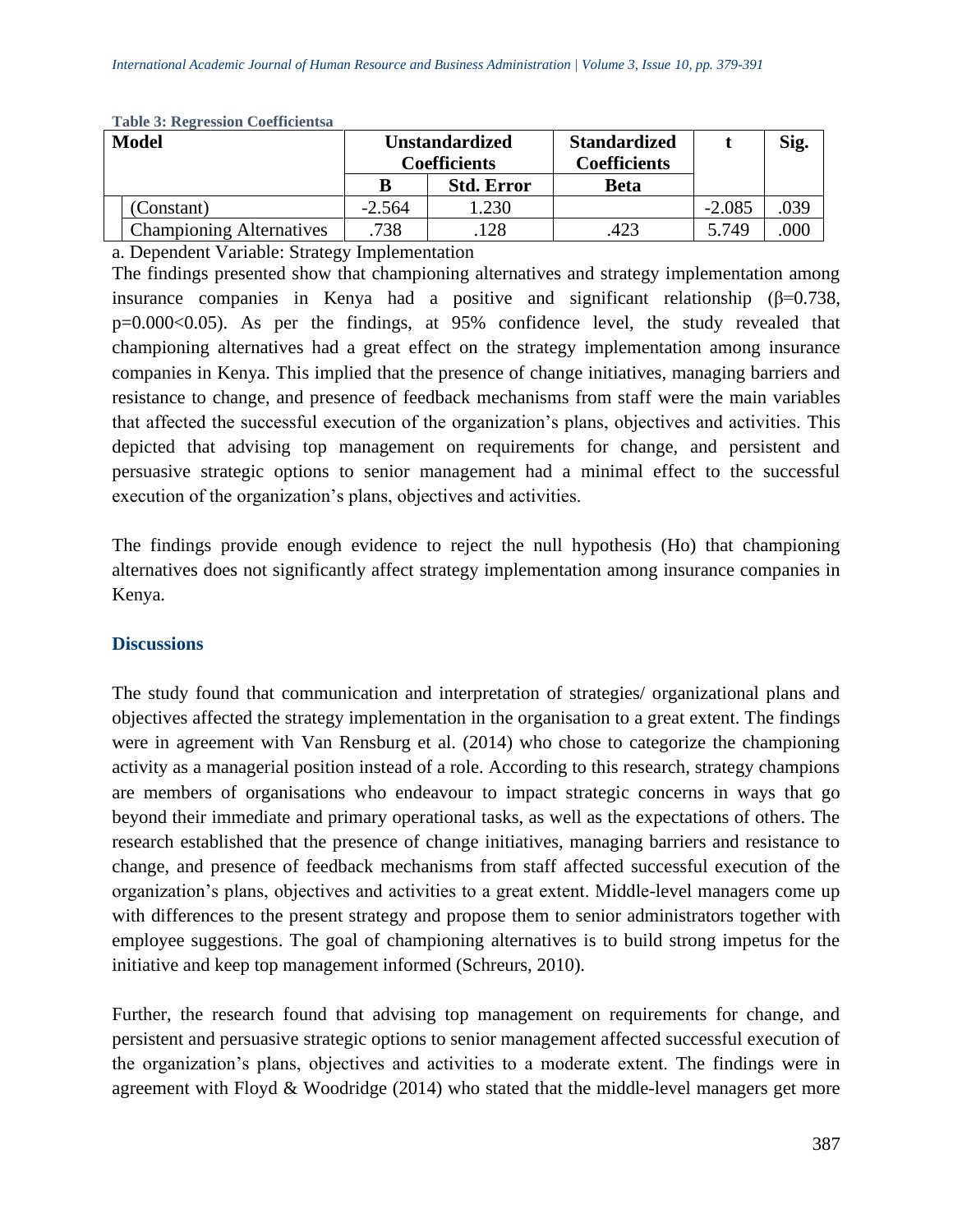influence over their future in the organization and become a vital part of it if they are included in planning. It is critical for middle-level administrators to engage in planning, as this might help them feel less alienated or deal with targets that they did not contribute to developing or agreeing to.

# **Conclusion**

The study found that championing alternatives has a positive and significant effect on the strategy implementation among insurance companies in Kenya. When a middle level manager is championing alternatives to the top management his creativity is promoted. The study found that championing alternatives by the middle level managers to the top management promotes and encourages creativity which goes a long way to feed into the modification and creation of future strategies as the vantage position of the middle level manager allows him the unique opportunity to analyse strategies and suggest improvements. This further shows that middle level management are leading the change initiatives thus creating a knock on effect ensuring seamless change due to the fact that they are managing the barriers and cushioning resistance to change thus ensuring productivity is enhanced. However, this is greatly dependant on consistent follow up and review of the inputs and outputs of the process. In this dynamic era organisations are engaged in, it would be beneficial to the top management to ensure that the middle level managers while analysing the environment, ensure they continuously suggest possible solutions which feeds into future strategies. This would certainly increase the organizational performance as it promotes motivation of the staff.

# **REFERENCES**

.

- Akhusama, P. M. & Moturi, C. (2016). Cloud Computing Adoption in Insurance Companies in Kenya. *American Journal of Information Systems*, 4(1), 11-16. <http://erepository.uonbi.ac.ke/handle/11295/97228>
- Al Shirawi, T. M. (2015). *Strategy implementation: exploring roles, perceptions, and expectations of middle managers' practices* [Doctoral dissertation, Brunel University London].<https://bura.brunel.ac.uk/handle/2438/12817>
- Armstrong, M. &Taylor, S. (2014). *Armstrong's Handbook of Human Resource Management Practice.* Kogan Page.
- Australian Institute of Management. (2014). *Middle Managers: Evaluating Australia's biggest management resource*. Thomas Bosuniversity of Trente Netherlands. [https://www.aim.com.au/blog/middle-managers-are-productivity-roadblock-survey](https://www.aim.com.au/blog/middle-managers-are-productivity-roadblock-survey-shows)[shows](https://www.aim.com.au/blog/middle-managers-are-productivity-roadblock-survey-shows)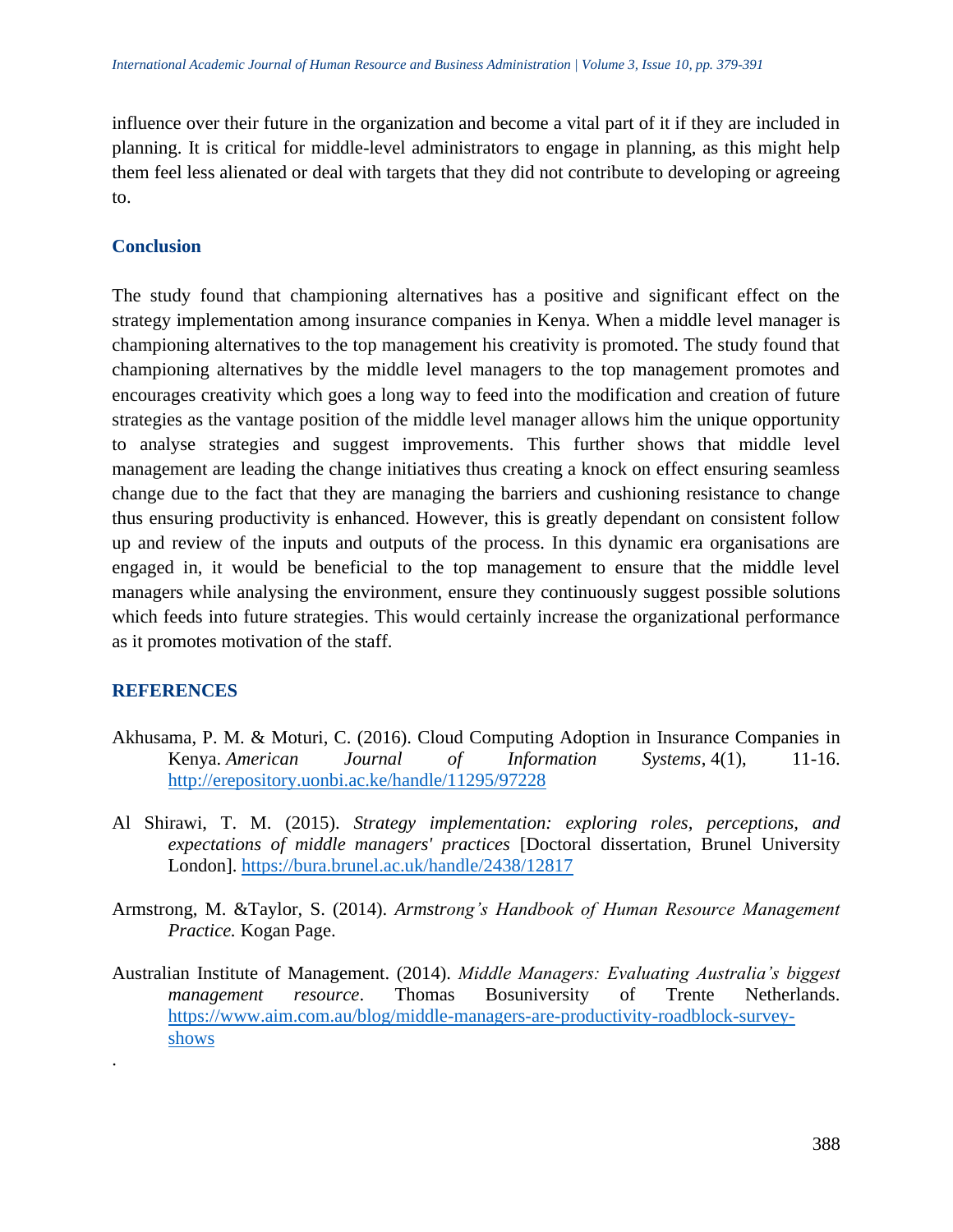- Caldwell, R. (2017). The changing roles of personnel managers: old ambiguities, new uncertainties. *Journal of Management Studies*, 40(4), 983-1004. <https://doi.org/10.1111/1467-6486.00367>
- Chacha, P. (2018). *Management Practices and Implementation of Strategic Change in Selected Government Ministries in Kenya*. [Unpublished Master's Thesis, Kenyatta University]. [https://ir](https://ir-library.ku.ac.ke/bitstream/handle/123456789/18802/Management%20practices%20and%20implementation%20of%20strategic....pdf?sequence=1)[library.ku.ac.ke/bitstream/handle/123456789/18802/Management%20practices%20and%](https://ir-library.ku.ac.ke/bitstream/handle/123456789/18802/Management%20practices%20and%20implementation%20of%20strategic....pdf?sequence=1) [20implementation%20of%20strategic....pdf?sequence=1](https://ir-library.ku.ac.ke/bitstream/handle/123456789/18802/Management%20practices%20and%20implementation%20of%20strategic....pdf?sequence=1)
- Chen, C. A., Berman, E. M. & Wang, C. Y. (2017). Middle managers' upward roles in the public sector. *Administration* & Society, 49(5), 700-729. <https://doi.org/10.1177/0095399714546326>
- Cummings, T. G. & Worley, C. G. (2014). *Organization development and change*. Cengage learning.
- Dalton, M. (2017). *Men who manage: Fusions of feeling and theory in administration*. Routledge.

.

- Floyd, S. W. & Wooldridge, B. (2014). Dinosaurs or dynamos? Recognizing middle management's strategic role. *Academy of Management Perspectives*, *8*(4), 47-57. <https://doi.org/10.5465/ame.1994.9412071702>
- Frohman, A. L. & Johnson, L. W. (2012). *The middle management challenge: Moving from crisis to empowerment*. McGraw-Hill, Incorporated.
- Harun, B. W., Muraguri, C. & Kahuthia, J. (2019). Resource allocation and strategy implementation in Presbyterian Church of East Africa in Nairobi County. *International Academic Journal of Human Resource and Business Administration*, 3(6), 244-253. [https://www.iajournals.org/articles/iajhrba\\_v3\\_i6\\_244\\_253.pdf.](https://www.iajournals.org/articles/iajhrba_v3_i6_244_253.pdf)
- Jafar, H. (2017). *Influence of managerial connectivity on strategic choice: the role of middle managers* [Doctoral dissertation, University of Glasgow]. <https://doi.org/10.1016/j.ijmedinf.2017.11.002>
- Jaoua, F. (2018). Impact of strategic roles of middle managers on the relationship between successful strategy implementation and organisational performance. *International Journal of Business Performance Management*, 19(4), 476-499. <https://doi.org/10.1504/IJBPM.2018.095095>
- Klimontovich, Y. L. (2012). *Statistical Theory of Open Systems: Volume 1: A Unified Approach to Kinetic Description of Processes in Active Systems* (Vol. 67). Springer Science & Business Media.
- Kline, R. B. (2015). *Principles and practice of structural equation modelling*. Guilford publications.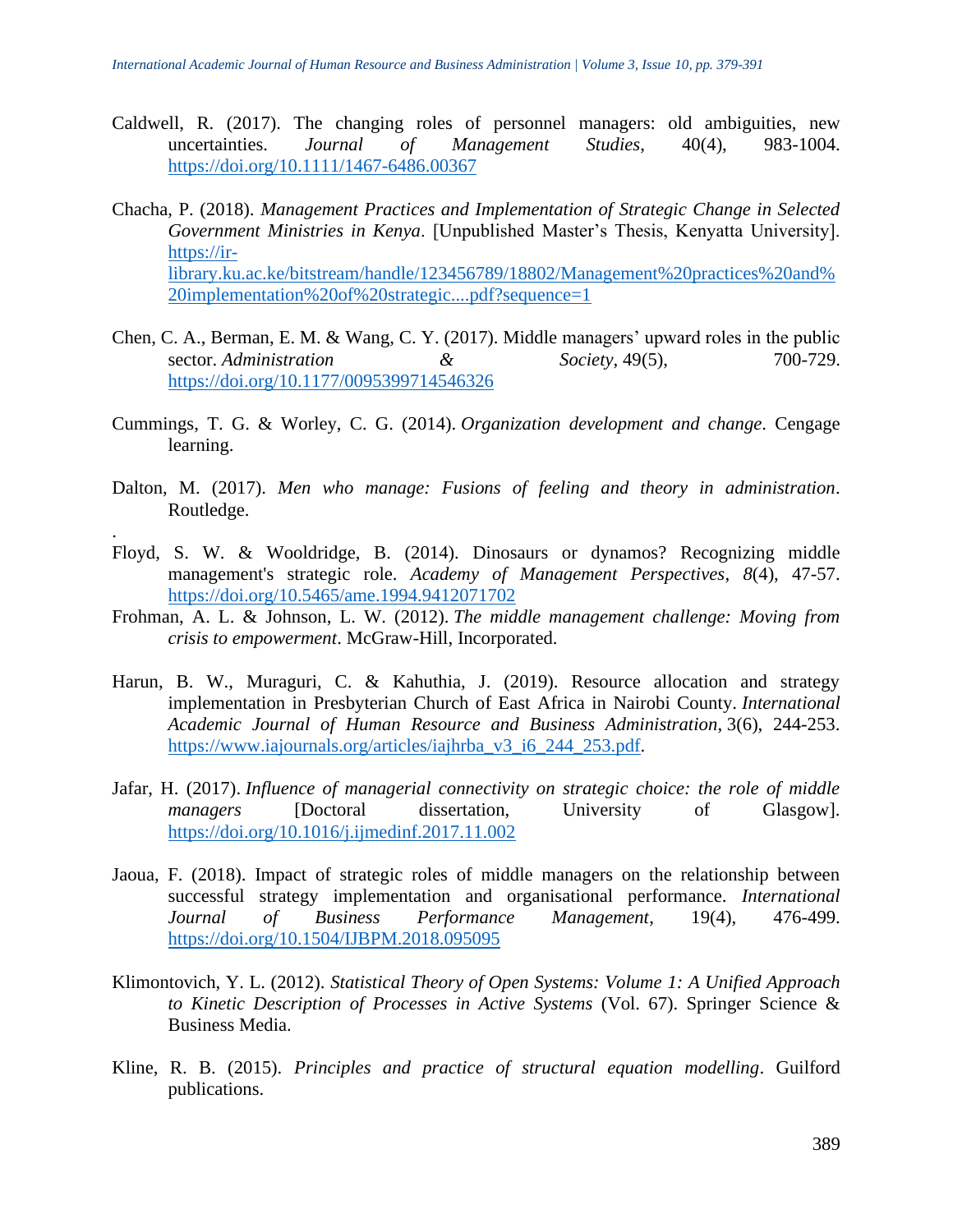- Kumar, R. (2019). *Research methodology: A step-by-step guide for beginners*. Sage Publications Limited.
- Kuyvenhoven, R. & Buss, W. C. (2017). A normative view of the role of middle management in the implementation of strategic change. *Journal of Management and Marketing Research*, 8 (1), 11-41. [https://search.proquest.com/openview/9c5b195102787783c2889a5dee7c48e0/1.pdf?pq](https://search.proquest.com/openview/9c5b195102787783c2889a5dee7c48e0/1.pdf?pq-origsite=gscholar&cbl=237734)[origsite=gscholar&cbl=237734](https://search.proquest.com/openview/9c5b195102787783c2889a5dee7c48e0/1.pdf?pq-origsite=gscholar&cbl=237734)
- Kyalo, J. M., Katuse, P. & Kiriri, P. (2016). *Effect of Organizational Leadership on Strategy Implementation in Kenya's Tourism Industry: Case of Kenya Government Tourism Agencies* [Masters Thesis, United States International University- Africa]. [http://erepo.usiu.ac.ke/handle/11732/2572.](http://erepo.usiu.ac.ke/handle/11732/2572)
- Lenkkeri, R. (2012). *Middle managers in the crossfire: combining supervisory responsibilities with global strategy implementation* [Master's thesis, Tampere University]. <http://urn.fi/urn:nbn:fi:uta-1-22814>
- Madegwa, G. S. (2014). *Factors affecting strategy implementation in government Parastatals: Case of national cereals and produce board of Kenya* [Doctoral dissertation, Kabarak University]. [http://ir.kabarak.ac.ke/handle/123456789/146.](http://ir.kabarak.ac.ke/handle/123456789/146)
- Musyoka, M. (2016). *Determinants of strategy implementation at National health insurance fund in Kenya* [Doctoral dissertation, United States International University-Africa]. [http://erepo.usiu.ac.ke/handle/11732/2374.](http://erepo.usiu.ac.ke/handle/11732/2374)
- Northouse, P. G. (2018). *Leadership: Theory and practice*. Sage publications.
- Nyambane, P. K. (2017). *Churn Prediction In Telecommunication Industry In Kenya Using Decision Tree–Case Study Orange Kenya* [Doctoral dissertation, KCA University].
- Ochola, A. (2016). *Determinants of Strategy Implementation in the Public Health Facilities in Mombasa County, Kenya* [Doctoral dissertation, University of Nairobi]. [http://erepository.uonbi.ac.ke/handle/11295/99477.](http://erepository.uonbi.ac.ke/handle/11295/99477)
- Palladan, A. A., Abdulkadir, K. B. & Chong, Y. W. (2016). The effect of strategic leadership, organization innovativeness, information technology capability on effective strategy implementation: A study of tertiary institutions in Nigeria. *Journal of Business and Management*, 18(9), 109-115. [https://www.researchgate.net/profile/Ahmed-](https://www.researchgate.net/profile/Ahmed-Palladan/publication/307606059_The_Effect_of_Strategic_Leadership_Organization_Innovativeness_Information_Technology_Capability_on_Effective_Strategy_Implementation_A_Study_of_Tertiary_Institutions_in_Nigeria/links/57cd173d08ae3ac722b474f5/The-Effect-of-Strategic-Leadership-Organization-Innovativeness-Information-Technology-Capability-on-Effective-Strategy-Implementation-A-Study-of-Tertiary-Institutions-in-Nigeria.pdf)[Palladan/publication/307606059\\_The\\_Effect\\_of\\_Strategic\\_Leadership\\_Organization\\_Inn](https://www.researchgate.net/profile/Ahmed-Palladan/publication/307606059_The_Effect_of_Strategic_Leadership_Organization_Innovativeness_Information_Technology_Capability_on_Effective_Strategy_Implementation_A_Study_of_Tertiary_Institutions_in_Nigeria/links/57cd173d08ae3ac722b474f5/The-Effect-of-Strategic-Leadership-Organization-Innovativeness-Information-Technology-Capability-on-Effective-Strategy-Implementation-A-Study-of-Tertiary-Institutions-in-Nigeria.pdf) [ovativeness\\_Information\\_Technology\\_Capability\\_on\\_Effective\\_Strategy\\_Implementatio](https://www.researchgate.net/profile/Ahmed-Palladan/publication/307606059_The_Effect_of_Strategic_Leadership_Organization_Innovativeness_Information_Technology_Capability_on_Effective_Strategy_Implementation_A_Study_of_Tertiary_Institutions_in_Nigeria/links/57cd173d08ae3ac722b474f5/The-Effect-of-Strategic-Leadership-Organization-Innovativeness-Information-Technology-Capability-on-Effective-Strategy-Implementation-A-Study-of-Tertiary-Institutions-in-Nigeria.pdf) n A Study of Tertiary Institutions in Nigeria/links/57cd173d08ae3ac722b474f5/The-[Effect-of-Strategic-Leadership-Organization-Innovativeness-Information-Technology-](https://www.researchgate.net/profile/Ahmed-Palladan/publication/307606059_The_Effect_of_Strategic_Leadership_Organization_Innovativeness_Information_Technology_Capability_on_Effective_Strategy_Implementation_A_Study_of_Tertiary_Institutions_in_Nigeria/links/57cd173d08ae3ac722b474f5/The-Effect-of-Strategic-Leadership-Organization-Innovativeness-Information-Technology-Capability-on-Effective-Strategy-Implementation-A-Study-of-Tertiary-Institutions-in-Nigeria.pdf)[Capability-on-Effective-Strategy-Implementation-A-Study-of-Tertiary-Institutions-in-](https://www.researchgate.net/profile/Ahmed-Palladan/publication/307606059_The_Effect_of_Strategic_Leadership_Organization_Innovativeness_Information_Technology_Capability_on_Effective_Strategy_Implementation_A_Study_of_Tertiary_Institutions_in_Nigeria/links/57cd173d08ae3ac722b474f5/The-Effect-of-Strategic-Leadership-Organization-Innovativeness-Information-Technology-Capability-on-Effective-Strategy-Implementation-A-Study-of-Tertiary-Institutions-in-Nigeria.pdf)[Nigeria.pdf.](https://www.researchgate.net/profile/Ahmed-Palladan/publication/307606059_The_Effect_of_Strategic_Leadership_Organization_Innovativeness_Information_Technology_Capability_on_Effective_Strategy_Implementation_A_Study_of_Tertiary_Institutions_in_Nigeria/links/57cd173d08ae3ac722b474f5/The-Effect-of-Strategic-Leadership-Organization-Innovativeness-Information-Technology-Capability-on-Effective-Strategy-Implementation-A-Study-of-Tertiary-Institutions-in-Nigeria.pdf)